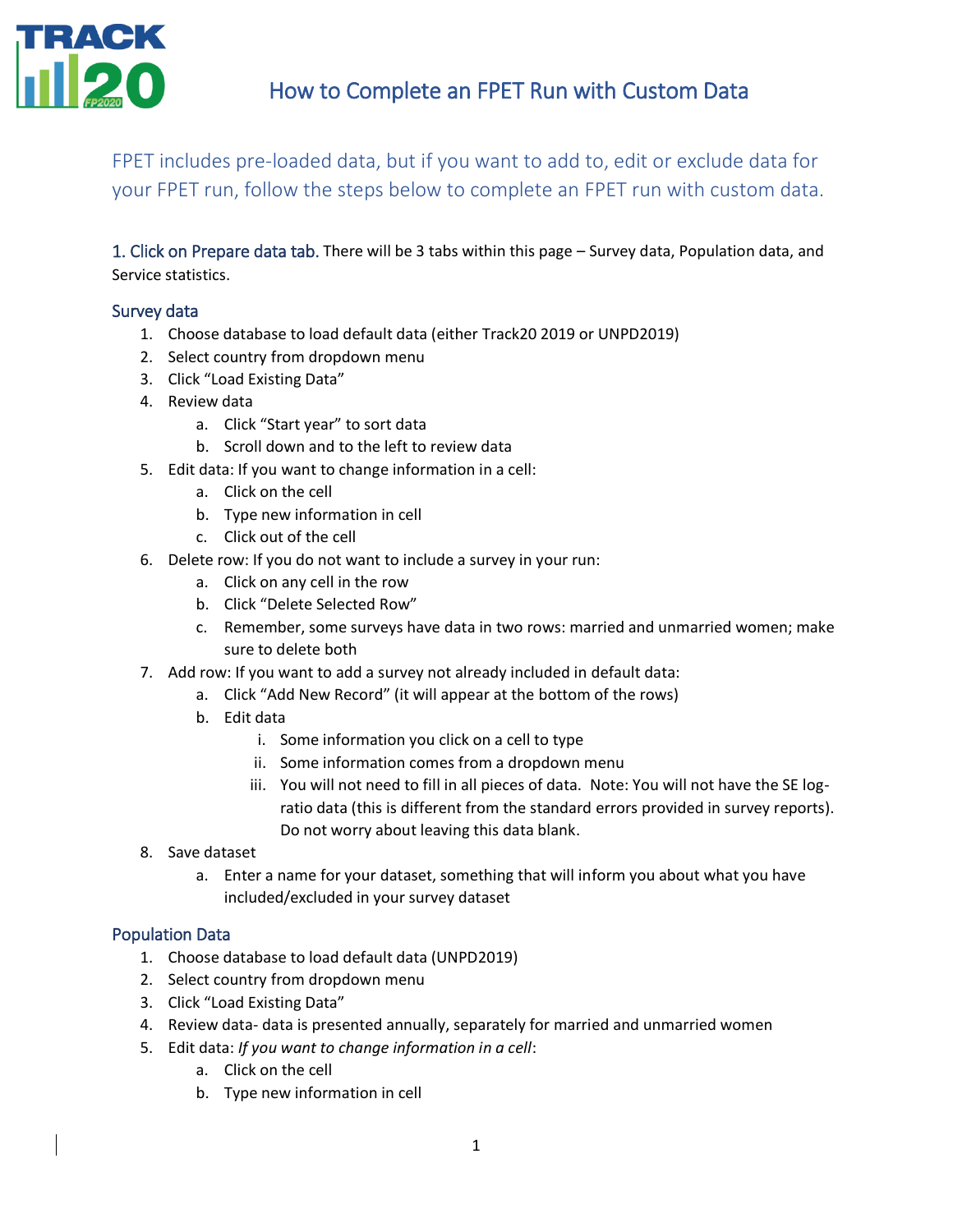

# How to Complete an FPET Run with Custom Data

- c. Click out of the cell
- 6. Delete row: *If you do not want to include a year in your run*:
	- a. Click on any cell in the row
	- b. Click "Delete Selected Row"
	- c. Remember, each year has 2 rows: one for married and one for unmarried. Make sure to delete both
- 7. Add row: *If you want to add a survey not already included in your default data*:
	- a. Click "Add New Record" (it will appear at the bottom of the rows)
	- b. Edit data
	- c. Remember, each year has 2 rows: one for married and one for unmarried. Make sure to add both
- 8. Save dataset
	- a. Enter a name for your population dataset, something that will inform you about what you have included/excluded

#### Service statistics

- 1. Database should display "None"
- 2. Select country from dropdown menu
- 3. There will be no existing data, thus "Load Existing Data" will be grey
- 4. For each EMU year, click "Add New Record"
- 5. Edit data:
	- a. You do not need to add a Region code
	- b. Edit year cells
		- i. Click on the cell
		- ii. Type new information in cell
		- iii. Click out of the cell
	- c. Enter EMU data
	- d. Change Service statistic type
		- i. Double click to show dropdown menu
		- ii. Select and click EMU type (clients, facilities, users, visits)
- 6. Save dataset
	- a. Enter a name for your dataset, something that will inform you about what you have included in your service statistics dataset

#### 2. Start Run

- 1. Go to Start Run
	- a. If using custom survey dataset: Select survey database
		- i. Make sure "Custom" is clicked. Choose your survey database from dropdown menu.
	- b. If using custom survey dataset: Select population database